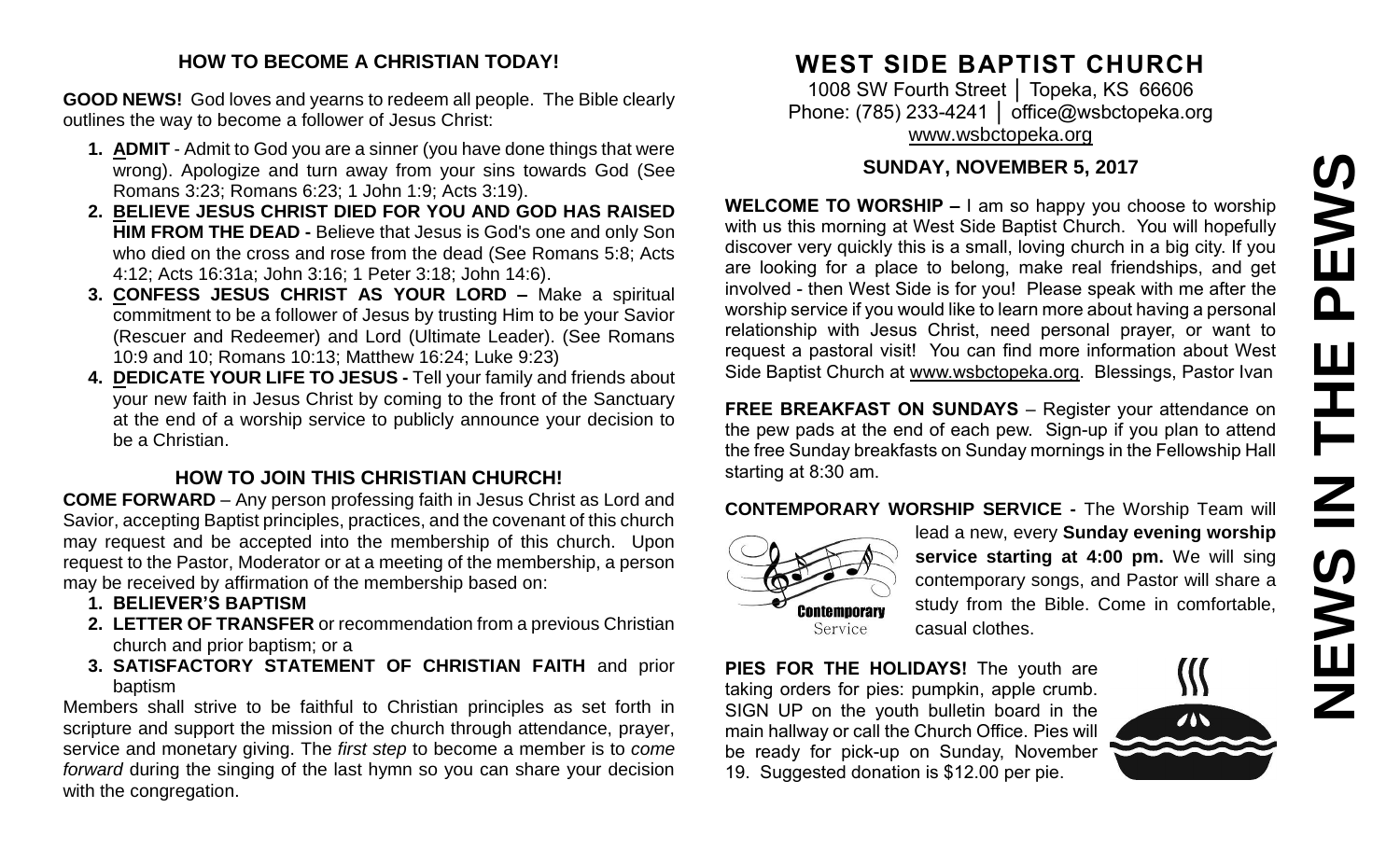**ALL CHURCH BON FIRE: YOU ARE INVITED** -The church family is invited to a bonfire at **Brice and Colleen Smith's house on November 11 at 5:00 pm.** Hot dogs, buns and condiments will be provided. **Please bring a side dish to share and your lawn chairs.** Once the fire dies down, we'll head inside to enjoy some fellowship and play some games. A map to the Smith's house will be



posted on the bulletin board outside of the office. Please let Brice or Colleen know if you are planning to attend this all-Church event. We look forward to seeing everyone!

**BABY CLOSET CHRISTMAS BAGS** - The colder weather has brought many families into the Baby Closet for warm clothing and diapers. We served 52 families with 95 children in October; this included 6 new families. We are again filling bags for Christmas for each family that comes in during December. We are asking for donations of **deodorant, toothpaste, tooth brushes, shampoo and body lotion**. There will be a box in the front of the sanctuary for these items. Thanks to all for opening your hearts at this special time of year. You all are wonderful! example and the Pat Carreno, Coordinator

**COOLERS – Harvesters is sending WSBC fifty-plus frozen Turkeys to give away for Thanksgiving on Wed. November 15**. The Food Pantry needs to borrow twenty-five coolers (ice-chests) for the Thanksgiving distribution. Please label your cooler/ice-chest and place them in the Fellowship Hall. Coolers will be cleaned and returned to owners on Thursday, November 16. See Pastor for details.



**FRUIT & VEGETABLE FOOD PANTRY** – **Free fruits and vegetables on Wednesdays in the Fellowship Hall from 4:00 pm to 6:00 pm or while supplies last.** *ID REQUIRED*: bring a piece of US Mail with your name and current address for identification. Bring reusable shopping bag. All food is available at no cost. No early entry. **PANTRY CLOSED:**

- **1. Wednesday, November 22 (The day before Thanksgiving)**
- **2. Wednesday, December 27 (The week of Christmas/New Year's)**

# **WEEKLY CALENDAR**

#### **SUNDAY, NOVEMBER 5**

| $8:30$ am         | Free Breakfast (FH)              |
|-------------------|----------------------------------|
| $8:30$ am         | Partners in Prayer (S)           |
| $9:15$ am         | <b>Sunday School</b>             |
| $10:30$ am        | Worship (S)                      |
| $4:00 \text{ pm}$ | Contemporary Worship Service (S) |
|                   |                                  |

#### **MONDAY, NOVEMBER 6**

|                   | 9:00 - 11:00 am Baby Closet Ministry |
|-------------------|--------------------------------------|
| $6:00 \text{ pm}$ | Capital City Men's Chorus (FH)       |

#### **TUESDAY, NOVEMBER 7**

| $5:30 \text{ pm}$ | Ladies Night Out @ Blue Moose |
|-------------------|-------------------------------|
| $6:00 \text{ pm}$ | Mens Night Out @ Planet Sub   |

#### **WEDNESDAY, NOVEMBER 8**

| Bible Study (HH)                   |
|------------------------------------|
| Fruit & Vegetable Food Pantry (FH) |
| Open Gym Time                      |
| <b>Baby Closet Ministry</b>        |
| WWW Kids Bible Club / Adult Study  |
| Choir Rehearsal (S)                |
|                                    |

#### **THURSDAY, NOVEMBER 9**

1:00 – 3:00 pm Baby Closet

#### **FRIDAY, NOVEMBER 10 OFFICE CLOSED**

#### **SATURDAY, NOVEMBER 11 VETERAN'S DAY**

| $9:00$ am         | XYZer's Breakfast @ Hyvee              |
|-------------------|----------------------------------------|
| $1:00$ pm         | Worship Team Practice (S)              |
| $5:00 \text{ pm}$ | All Church Bonfire @ The Smith's House |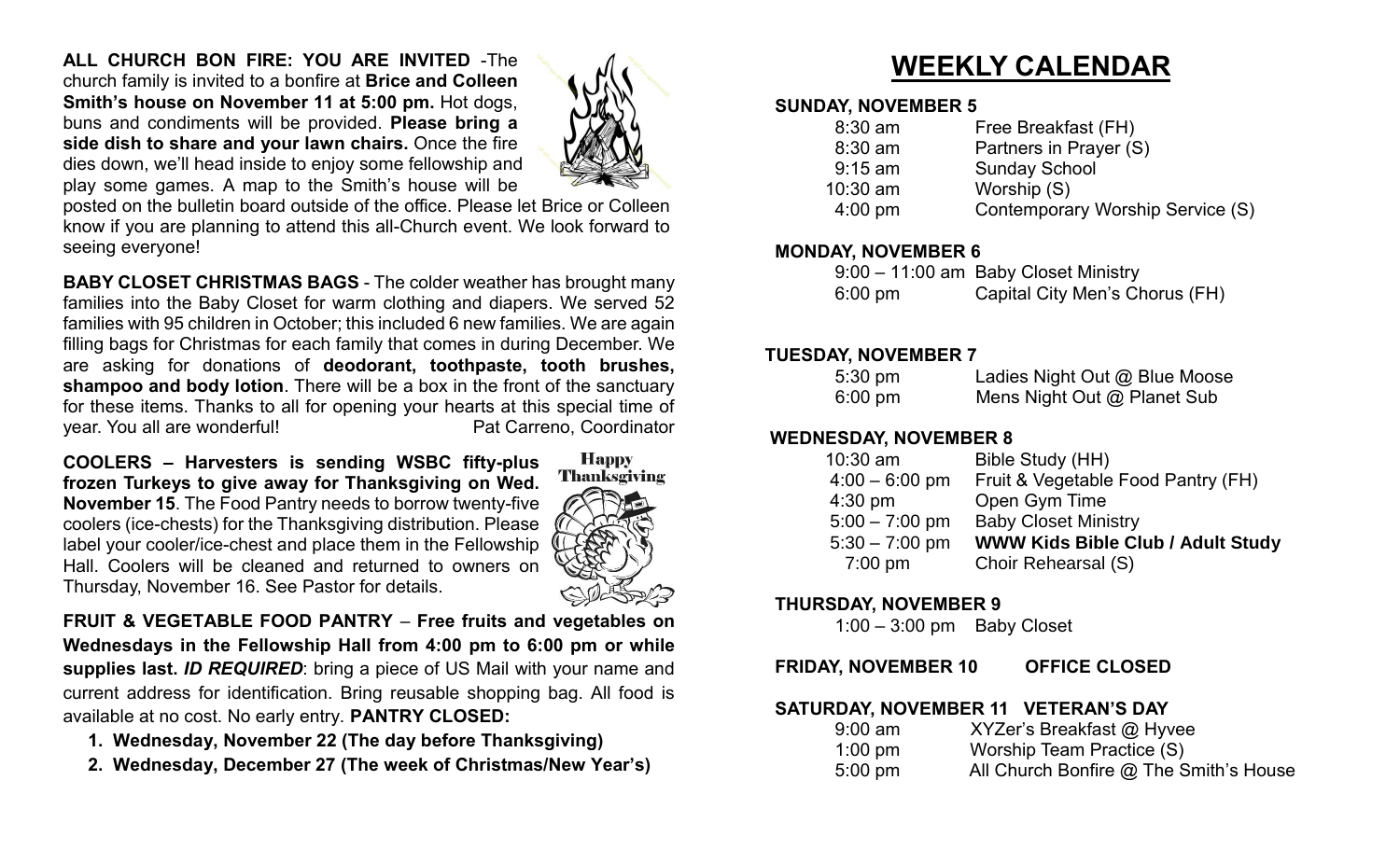### **IN OUR THOUGHTS AND PRAYERS**

Joe Abby – Healing for health concerns (Pat Abby's husband) Mark Arnold – Cancer, chemotherapy and bone marrow transplant Albert Carpenter – Healing for health issues (Harry and Pat's son) Bradley Carpenter – Healing for liver (Harry and Pat's grandson) Pat Carpenter – Healing for health issues Susan Carpenter – Healing (Harry and Pat's daughter in law) Esther Carrier – Healing Laura Carrier – Thyroid issues \*June Cunningham – Healing for health concerns \*Russ Hunter – Healing for health issues (Fran's husband) \*Alice Kieffer – Healing for health concerns Karen Kirby – Healing for health concerns \*Reginald Kirby – Healing for health concerns Larry Kramer – nieces' husband Brian has cancer \*Etta Landis – Healing for health concerns (Legend at Capital Ridge) Ernie Longstaff - Healing for health concerns Judy Longstaff – Healing for health concerns – ankle Hilda Lundgren – Healing for health concerns (Brewster Place) \*Madeleine Martinson – Healing for health concerns \*Mae Martin – Healing for health concerns Nancy May – Healing for health concerns Marie Merrifield – Healing for health concerns Rogene Moody – Healing for health concerns Don Morris – Healing for health concerns - colon cancer and chemotherapy Ken Paslay – Healing for health concerns Sonny Payne – Healing for health concerns (Clarence Payne's brother) \*Juanita Plankinton – Healing for health concerns \*Hazel Smith-Tindall – Healing for health concerns Keith Springer – Healing (Marianne Spano's brother) Lola Zab – Healing for health concerns (Marianne Spano's sister) Vietnam & vets and soldiers

*\*Homebound*

**NOMINATING COMMITTEE -** The Nominating Committee is submitting this Slate of Nominees to be voted upon by the membership at the Business Meeting on Nov 19, 2017. Clarence Payne, Chair of Nominating Committee

- Church Clerk Fran Seymour-Hunter, 3 yr. term (2018-2020)
- Coordinator of Administration Harry Carpenter, 3 yr. term (2018-2020)
- Coordinator of Fellowship & Membership Lonna Hersh, 3 yr. term (2018- 2020)
- Nominating Committee Dick May, Jr., 2 yr. term (2018-2019)

**HANGING OF THE GREENS** – Help decorate the Church for Advent / Christmas on *Sunday, November 26*. *at 11:45 am*.

**ORDER YOUR POINSETTIAS** – It's time to order poinsettias in memory of



your loved ones to help decorate the sanctuary for Christmas. You will notice the colors offered this year are slightly different. There are 3 colors (Orange Spice, Ruby Frost and Polly Pink) that are ONLY AVAILABLE in a 6½ inch pot. All other colors are available in any size. Please indicate the color you want in the size you prefer on the order sheet. Don't forget to include your name and those

people you are remembering or honoring**. Please return** 

**your poinsettia order and payment by no later than November 19.** You may put it in the offering plate, turn into to Lynda in the Church Office, or give to Janet Nyfeler. See Janet Nyfeler for more information.

**QUARTERLY BUSINESS MEETING** – The Council has called for the next Quarterly Business Meeting for **Sunday, November 19 at 1:00 pm in the Fellowship Hall**. The 2018 Proposed Budget and Slate of Officers will be presented. Pat Carpenter, Church Moderator



**SILENT AUCTION -** The Youth Group will be having a **Silent Auction during the Christmas Breakfast on December 3**. Additional information will be provided in the weeks prior to the auction.